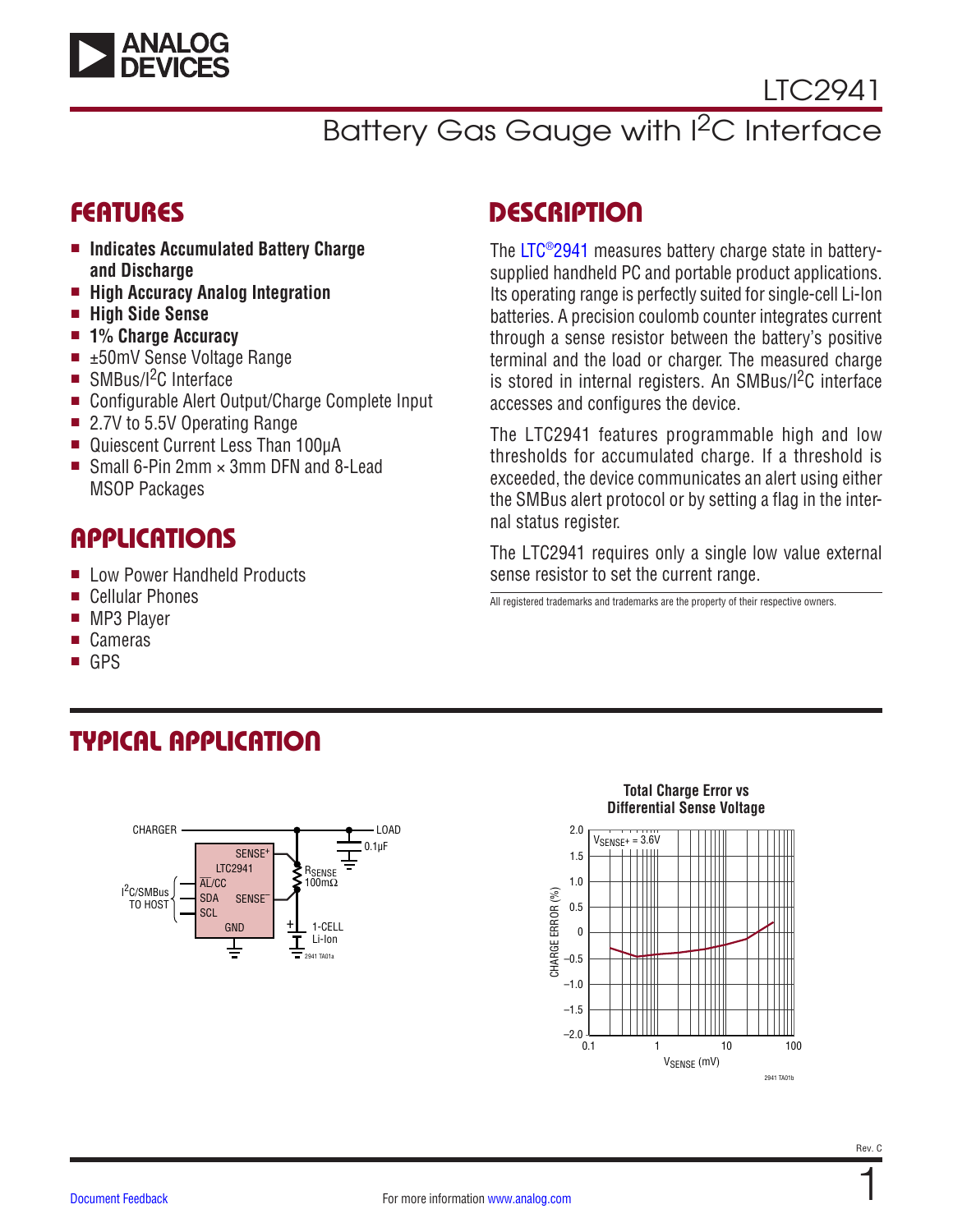## ABSOLUTE MAXIMUM RATINGS

| (Notes 1, 2) |  |
|--------------|--|
|              |  |
|              |  |
|              |  |

Operating Ambient Temperature Range

## <span id="page-1-0"></span>PIN CONFIGURATION



# ORDER INFORMATION

#### **Lead Free Finish**

| <b>TAPE AND REEL (MINI)</b> | <b>TAPE AND REEL</b> | <b>PART MARKING*</b> | <b>PACKAGE DESCRIPTION</b>            | <b>TEMPERATURE RANGE</b> |
|-----------------------------|----------------------|----------------------|---------------------------------------|--------------------------|
| LTC2941CDCB#TRMPBF          | I TC2941CDCB#TRPBF   | LFKQ                 | 6-Lead (2mm × 3mm) Plastic DFN        | l 0°C to 70°C l          |
| LTC2941IDCB#TRMPBF          | LTC2941IDCB#TRPBF    | LFKQ                 | 6-Lead (2mm $\times$ 3mm) Plastic DFN | l –40°C to 85°C          |
| <b>TUBE</b>                 | <b>TAPE AND REEL</b> | <b>PART MARKING*</b> | <b>PACKAGE DESCRIPTION</b>            | <b>TEMPERATURE RANGE</b> |
| LTC2941CMS8E#PBF            | LTC2941CMS8E#TRPBF   | <b>ITGVY</b>         | 8-Lead Plastic MSOP                   | l 0°C to 70°C l          |
| LTC2941IMS8E#PBF            | LTC2941IMS8E#TRPBF   | LTGW                 | 8-Lead Plastic MSOP                   | $-40^{\circ}$ C to 85°C  |

TRM = 500 pieces.

Contact the factory for parts specified with wider operating temperature ranges. \*The temperature grade is identified by a label on the shipping container. [Tape and reel specifications](https://www.analog.com/media/en/package-pcb-resources/package/tape-reel-rev-n.pdf). Some packages are available in 500 unit reels through designated sales channels with #TRMPBF suffix.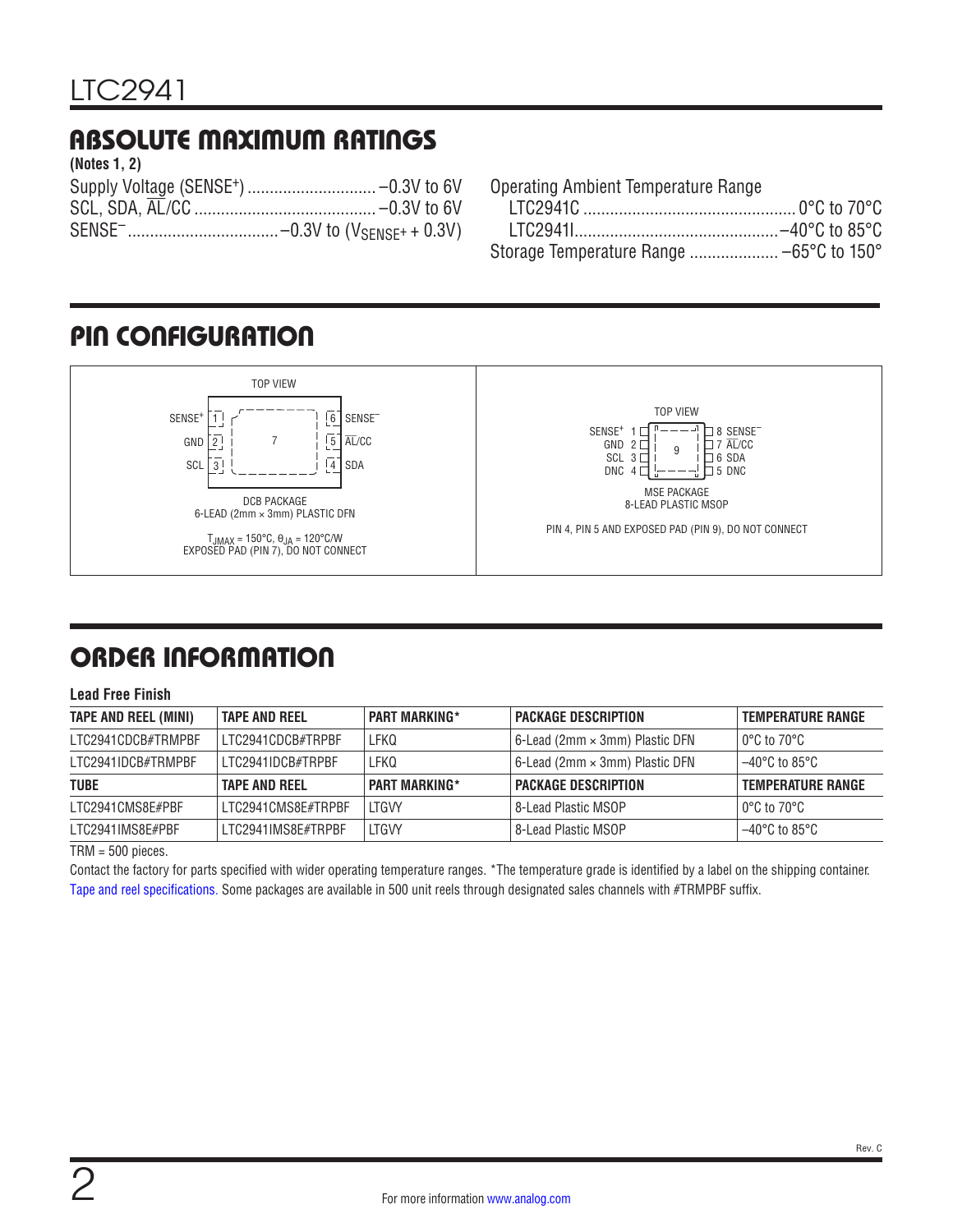### **ELECTRICAL CHARACTERISTICS** The  $\bullet$  denotes the specifications which apply over the full operating

**temperature range, otherwise specifications are at TA = 25°C. (Note 2)**

| <b>SYMBOL</b>             | <b>PARAMETER</b>                                                                            | <b>CONDITIONS</b>                                                                     |           | <b>MIN</b>                           | <b>TYP</b> | <b>MAX</b>                           | <b>UNITS</b>     |
|---------------------------|---------------------------------------------------------------------------------------------|---------------------------------------------------------------------------------------|-----------|--------------------------------------|------------|--------------------------------------|------------------|
| <b>Power Requirements</b> |                                                                                             |                                                                                       |           |                                      |            |                                      |                  |
| V <sub>SENSE+</sub>       | <b>Supply Voltage</b>                                                                       |                                                                                       |           | 2.7                                  |            | 5.5                                  | $\vee$           |
| ISUPPLY                   | Supply Current (Note 3)                                                                     | Device On                                                                             |           |                                      | 70         | 100                                  | μA               |
|                           |                                                                                             | Shutdown                                                                              | $\bullet$ |                                      |            | 2.5                                  | μA               |
|                           |                                                                                             | Shutdown, $V_{SENSF^+} \leq 4.2V$                                                     |           |                                      |            | $\mathbf{1}$                         | μA               |
| VUVLO                     | Undervoltage Lockout Threshold                                                              | VSENSE+ Falling, DCB Package<br>V <sub>SENSE</sub> + Falling, MSE Package             |           | 2.5<br>2.45                          | 2.6<br>2.6 | 2.7<br>2.7                           | $\vee$<br>$\vee$ |
| <b>Coulomb Counter</b>    |                                                                                             |                                                                                       |           |                                      |            |                                      |                  |
| VSENSE                    | Sense Voltage Differential Input Range                                                      | $V_{\text{SENSE}^+} - V_{\text{SENSE}^-}$                                             |           |                                      |            | ±50                                  | mV               |
|                           | Differential Input Resistance, Across<br>SENSE <sup>+</sup> and SENSE <sup>-</sup> (Note 7) |                                                                                       |           |                                      | 400        |                                      | $k\Omega$        |
| $q_{LSB}$                 | Charge LSB (Note 4)                                                                         | Prescaler M = 128 (Default),<br>$R_{\text{SENSE}} = 50 \text{m}\Omega$                |           |                                      | 0.085      |                                      | mAh              |
| <b>TCE</b>                | Total Charge Error (Note 5)                                                                 | $10mV \leq  V_{SENSE}  \leq 50mV$ DC                                                  |           |                                      |            | ±1                                   | $\frac{0}{0}$    |
|                           |                                                                                             | $10$ mV $\leq$  V <sub>SENSE</sub>   $\leq$ 50mV, DC V <sub>SENSE</sub> + $\leq$ 4.2V | $\bullet$ |                                      |            | ±1.5                                 | $\frac{0}{0}$    |
|                           |                                                                                             | $1mV \leq  V_{SENSE}  \leq 50mV$ DC (Note 7)                                          |           |                                      |            | ±3.5                                 | $\frac{0}{0}$    |
| V <sub>BAT</sub> Alert    | V <sub>BAT</sub> Alert Threshold                                                            | $V_{SENSE^+}$ Falling, $B[7:6] = 01$                                                  | e         | 2.75                                 | 2.8        | 2.85                                 | $\vee$           |
|                           |                                                                                             | $V_{SENSE^+}$ Falling, $B[7:6] = 10$                                                  |           | 2.85                                 | 2.9        | 2.95                                 | $\vee$           |
|                           |                                                                                             | $V_{SENSE^+}$ Falling, B[7:6] = 11                                                    |           | 2.95                                 | 3          | 3.05                                 | $\vee$           |
|                           | <b>Digital Inputs and Digital Outputs</b>                                                   |                                                                                       |           |                                      |            |                                      |                  |
| V <sub>ITH</sub>          | Logic Input Threshold, AL/CC,<br>SCL, SDA                                                   |                                                                                       |           | $0.3 \bullet$<br>V <sub>SENSE+</sub> |            | $0.7 \bullet$<br>V <sub>SENSE+</sub> | $\vee$           |
| V <sub>OL</sub>           | Low Level Output Voltage, AL/CC, SDA                                                        | $l = 3mA$                                                                             | $\bullet$ |                                      |            | 0.4                                  | V                |
| I <sub>IN</sub>           | Input Leakage, AL/CC, SCL, SDA                                                              | $V_{IN} = V_{SENSE}$ +/2                                                              | $\bullet$ |                                      |            | $\mathbf{1}$                         | μA               |
| $C_{\text{IN}}$           | Input Capacitance, AL/CC, SCL, SDA                                                          | (Note 7)                                                                              | $\bullet$ |                                      |            | 10                                   | pF               |
| t <sub>PCC</sub>          | Minimum Charge Complete (CC)<br>Pulse Width                                                 |                                                                                       |           |                                      |            | 1                                    | μs               |
|                           | <sup>2</sup> C Timing Characteristics                                                       |                                                                                       |           |                                      |            |                                      |                  |
| $f_{SCL(MAX)}$            | Maximum SCL Clock Frequency                                                                 |                                                                                       | $\bullet$ | 400                                  | 900        |                                      | kHz              |
| $t_{BUF(MIN)}$            | Bus Free Time Between STOP/START                                                            |                                                                                       | $\bullet$ |                                      |            | 1.3                                  | $\mu s$          |
| $t_{\text{SU,STA(MIN)}}$  | Minimum Repeated START<br>Set-Up Time                                                       |                                                                                       |           |                                      |            | 600                                  | ns               |
| $t_{HD,STA(MIN)}$         | Minimum Hold Time (Repeated)<br><b>START Condition</b>                                      |                                                                                       | $\bullet$ |                                      |            | 600                                  | ns               |
| $t_{\text{SU,STO(MIN)}}$  | Minimum Set-Up Time for<br><b>STOP Condition</b>                                            |                                                                                       |           |                                      |            | 600                                  | ns               |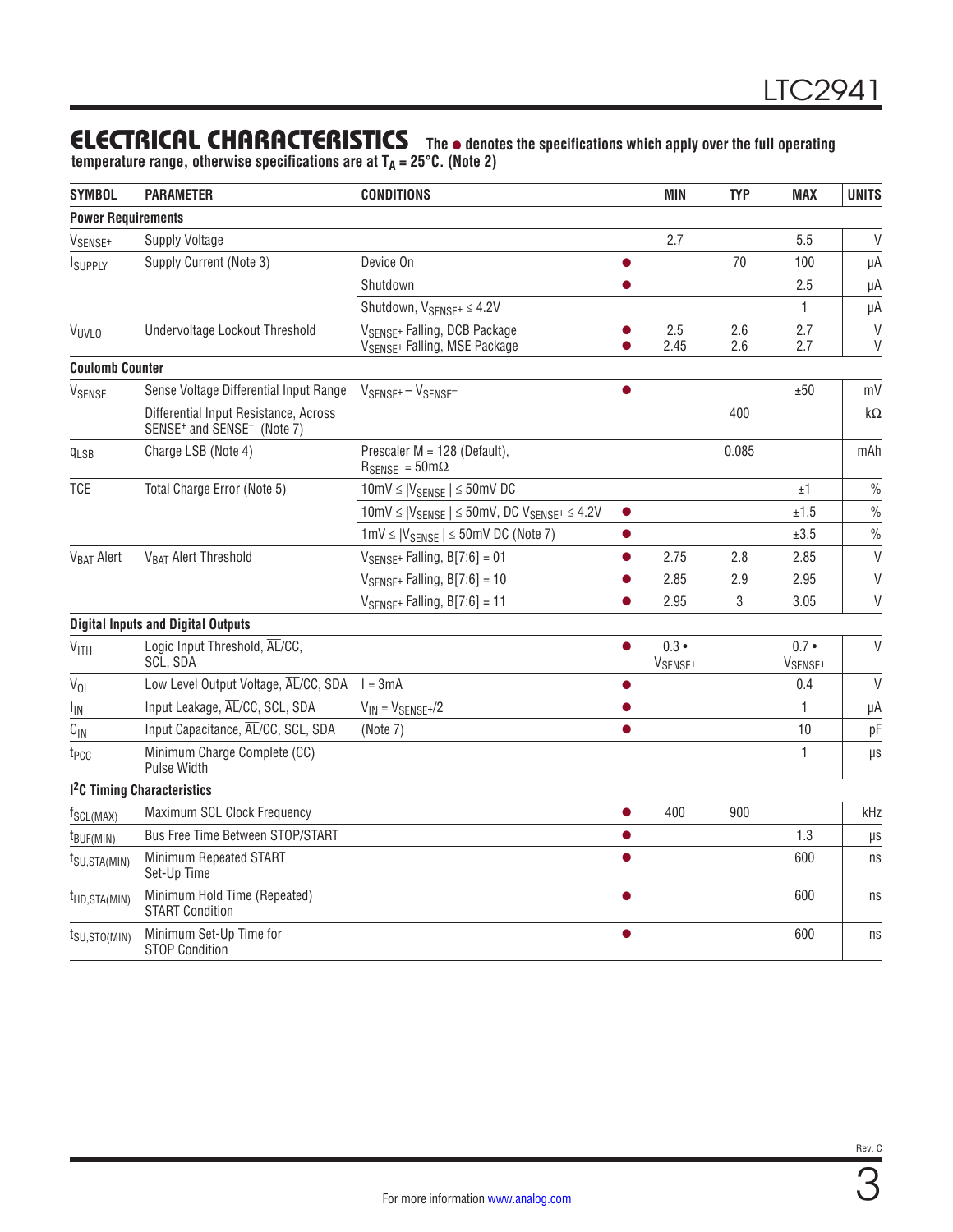#### **ELECTRICAL CHARACTERISTICS** The  $\bullet$  denotes the specifications which apply over the full operating **temperature range, otherwise specifications are at TA = 25°C. (Note 2)**

| <b>SYMBOL</b>             | <b>PARAMETER</b>               | <b>CONDITIONS</b> | MIN                                    | TYP | MAX | <b>UNITS</b> |
|---------------------------|--------------------------------|-------------------|----------------------------------------|-----|-----|--------------|
| <sup>I</sup> SU, DAT(MIN) | Minimum Data Set-Up Time Input |                   |                                        |     | 100 | ns           |
| $t_{HD, DATI(MIN)}$       | Minimum Data Hold Time Input   |                   |                                        |     |     | μs           |
| <sup>T</sup> HD, DATO     | Data Hold Time Output          |                   | 0.3                                    |     | 0.9 | μs           |
| $t_{0f}$                  | Data Output Fall Time          | (Notes $6, 7$ )   | $20 + 0.1$<br>$\bullet$ C <sub>B</sub> |     | 300 | ns           |

**Note 1:** Stresses beyond those listed under Absolute Maximum Ratings may cause permanent damage to the device. Exposure to any Absolute Maximum Rating condition for extended periods may affect device reliability and lifetime.

**Note 2:** All currents into pins are positive, all voltages are referenced to GND unless otherwise specified

Note  $3:$   $I_{\text{SUPPLY}} = I_{\text{SENSE}^+} + I_{\text{SENSE}^-}$ 

**Note 4:** The equivalent charge of an LSB in the accumulated charge registers  $(C, D)$  depends on the value of  $R_{SENSE}$  and the setting of the internal prescaling factor M. It is calculated by:

 $\rm q_{LSB} = 0.085$ mAh • $\frac{\rm 50 m\Omega}{\rm R_{SENSE}}$  $\cdot \frac{M}{128}$ 

## TIMING DIAGRAM

See Choosing R<sub>SENSE</sub> and Coulomb Counter Prescaler "M" B[5:3] section for more information.

1mAh =  $3.6A \cdot s = 3.6C$  (coulomb),  $0.085$ mAh =  $306$ mC.

**Note 5:** Deviation of q<sub>LSB</sub> from its nominal value.

**Note 6:**  $C_B$  = capacitance of one bus line in pF (10pF  $\leq C_B \leq 400$ pF).

**Note 7:** Guaranteed by design, not subject to test.



**Figure 1. Definition of Timing on I2C Bus**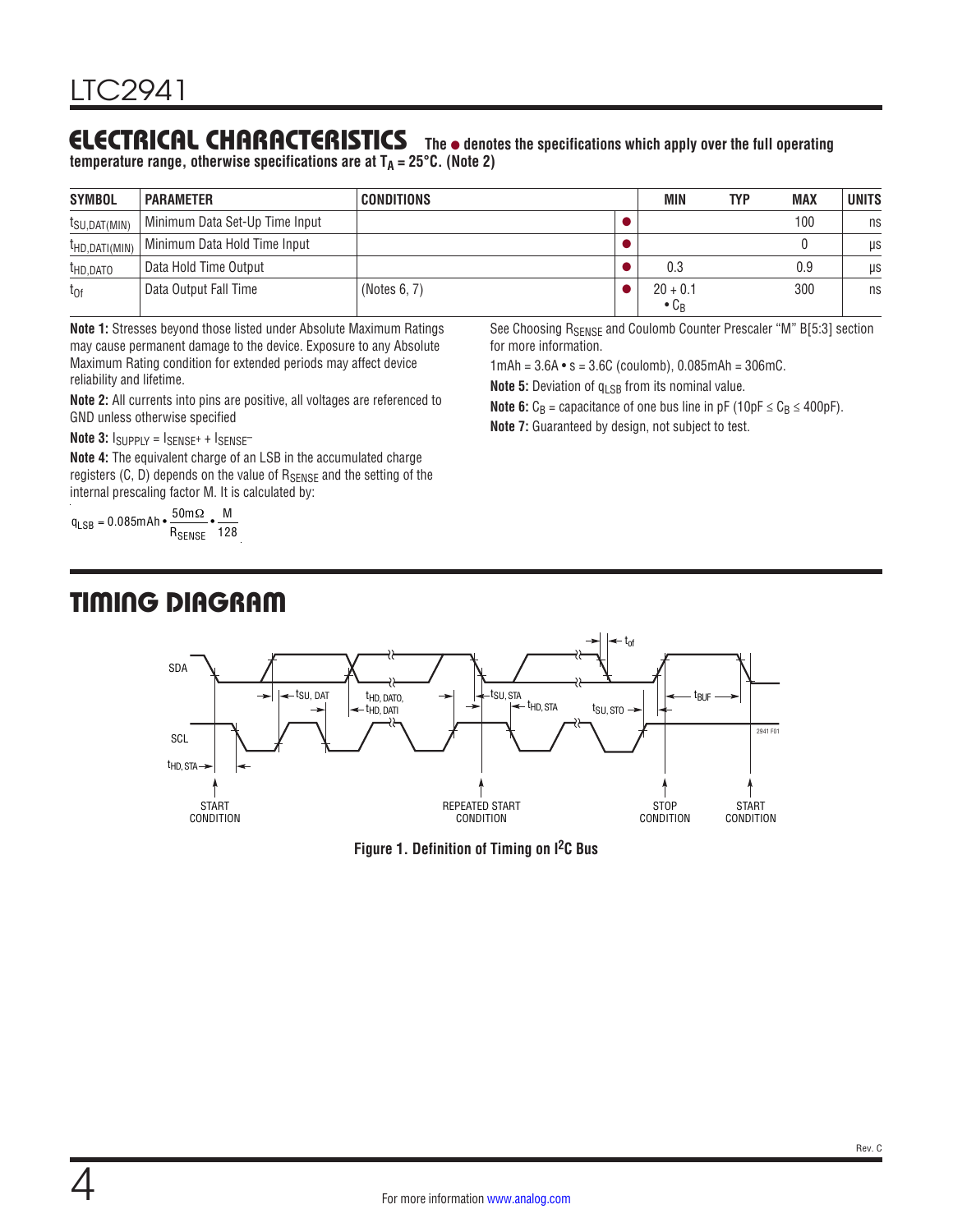### TYPICAL PERFORMANCE CHARACTERISTICS



2941 G04

2941 G05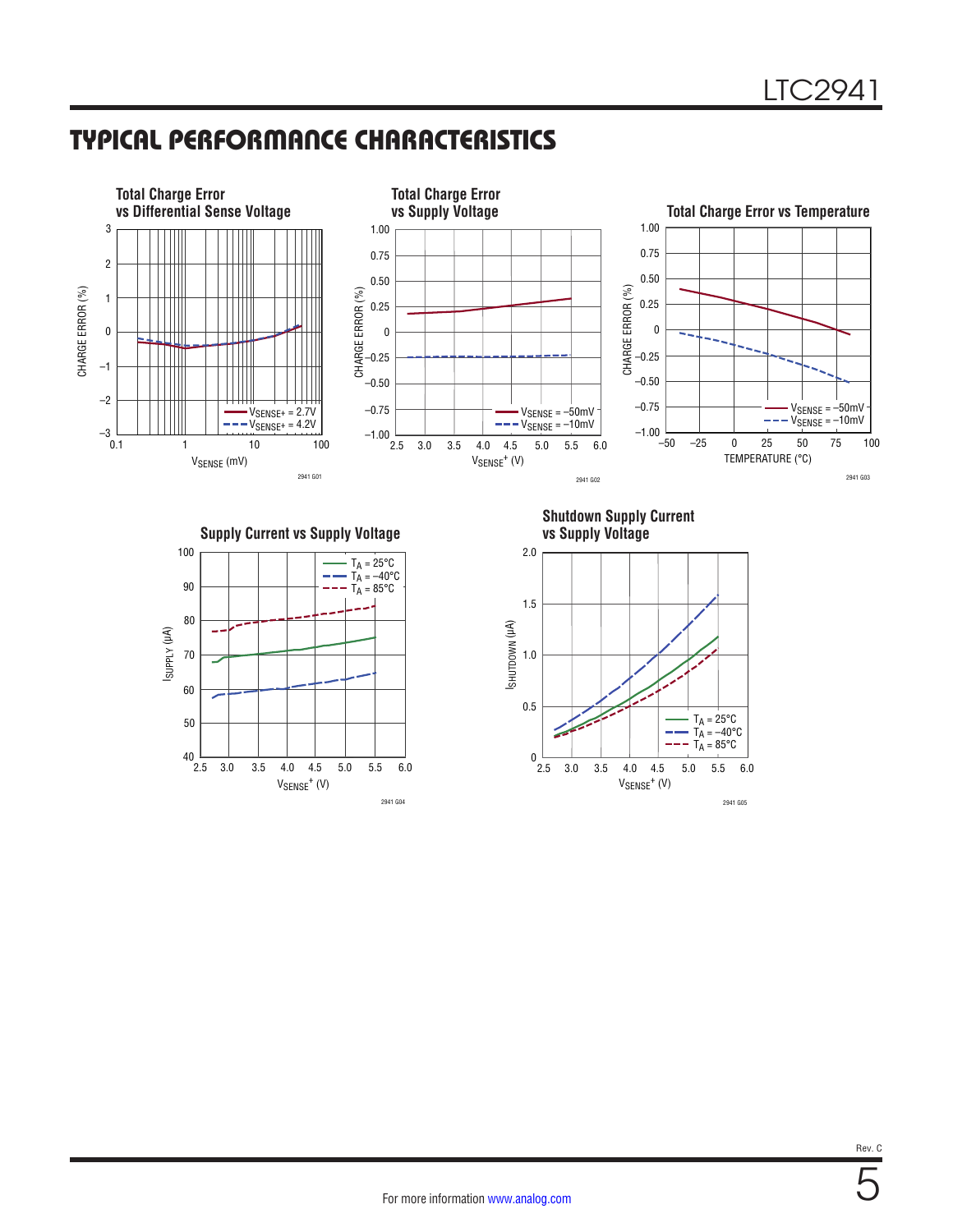## <span id="page-5-0"></span>PIN FUNCTIONS

**SENSE+ (Pin 1):** Positive Current Sense Input and Power Supply. Connect to the load/charger side of the sense resistor.  $V_{\text{SENSF}}$ + operating range is 2.7V to 5.5V.

**GND (Pin 2):** Device Ground. Connect directly to the negative battery terminal.

**SCL (Pin 3):** Serial Bus Clock Input.

**SDA (Pin 4/Pin 6):** Serial Bus Data Input and Output.

**AL/CC (Pin 5/Pin 7):** Alert Output or Charge Complete Input. Configured either as an SMBus alert output or charge complete input by control register bits B[2:1]. At power-up, the pin defaults to alert mode conforming to the SMBus alert response protocol. It behaves as an open-drain logic output that pulls to GND when a value in the threshold registers is exceeded.

When configured as a charge complete input, connect to the charge complete output from the battery charger circuit. A high level at CC sets the value of the accumulated charge (registers C, D) to FFFFh.

**SENSE– (Pin 6/Pin 8):** Negative Current Sense Input. Connect SENSE– to the positive battery terminal side of the sense resistor. The voltage between SENSE– and SENSE+ must remain within ±50mV in normal operation.

**Exposed Pad (Pin 7/Pin 9):** Do not connect.

## BLOCK DIAGRAM



**Figure 2. Block Diagram of the LTC2941**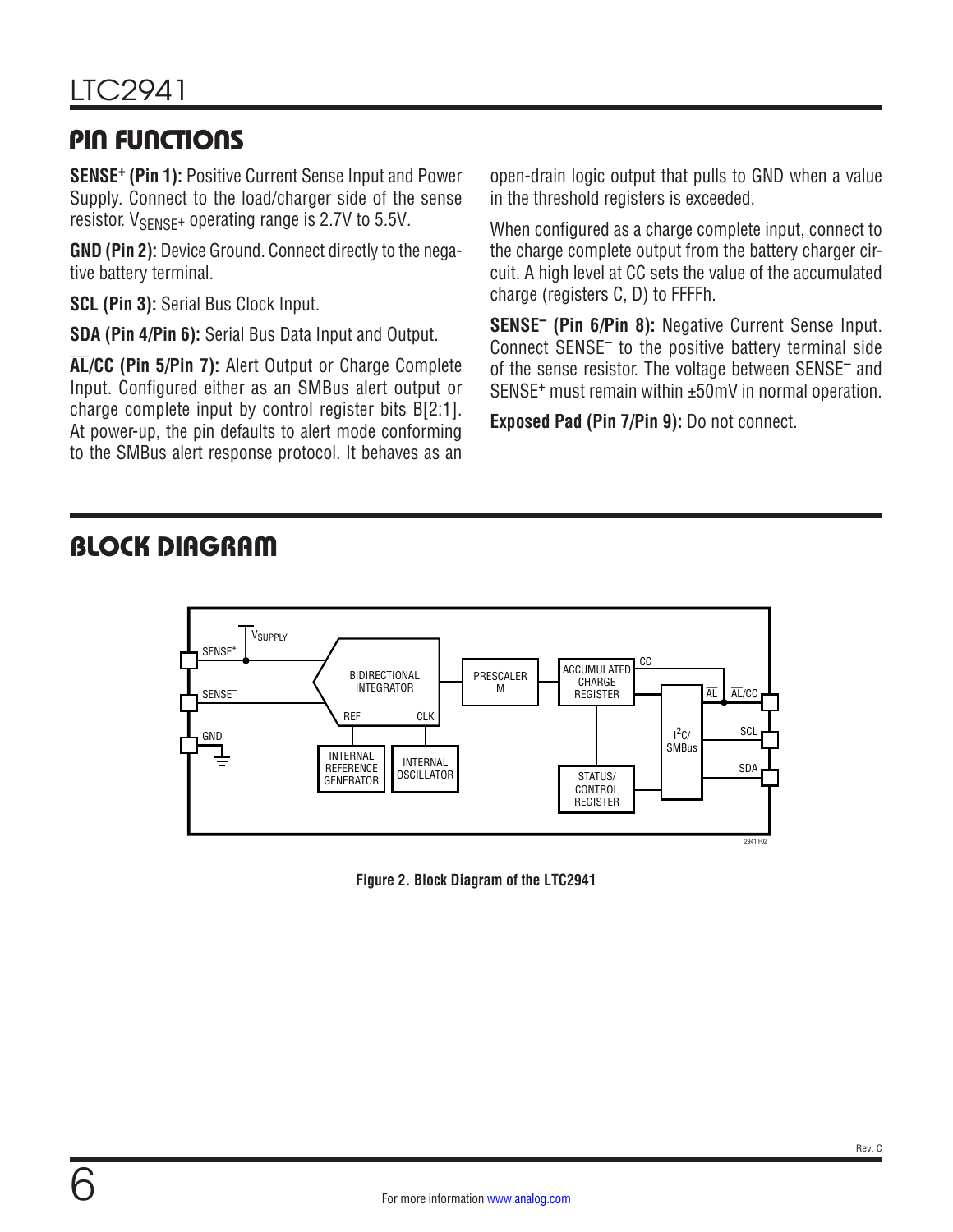# **OPERATION**

#### **Overview**

The LTC2941 is a battery gas gauge device designed for use with single Li-Ion cells and other battery types with a terminal voltage between 2.7V and 5.5V. A precision coulomb counter integrates current through a sense resistor between the battery's positive terminal and the load or charger.

#### **Coulomb Counter**

Charge is the time integral of current. The LTC2941 measures battery current by monitoring the voltage developed across a sense resistor and then integrates this information to infer charge. The differential voltage between SENSE+ and SENSE– is applied to an auto-zeroed differential analog integrator to convert the measured current to charge.

When the integrator output ramps to REFHI or REFLO levels, switches S1, S2, S3 and S4 toggle to reverse the ramp direction. By observing the condition of the switches and the ramp direction, polarity is determined.

A programmable prescaler is incremented or decremented every time the integrator changes ramp direction. The prescaler effectively increases integration time by a factor M programmable from 1 to 128. At each under or overflow of the prescaler, the accumulated charge is incremented or decremented one count. The value of accumulated charge is read via the  $12C$  interface.

#### **Power-Up Sequence**

When  $V_{\text{SENSF+}}$  rises above a threshold of approximately 2.45V, the LTC2941 generates an internal power-on reset (POR) signal and sets all registers to their default state. In the default state, the coulomb counter is active. The accumulated charge is set to mid-scale (7FFFh), the low threshold registers are set to 0000h and all the high threshold registers are set to FFFFh. The alert mode is enabled and the coulomb counter prescaling factor M is set to 128.



**Figure 3. Coulomb Counter Section of the LTC2941**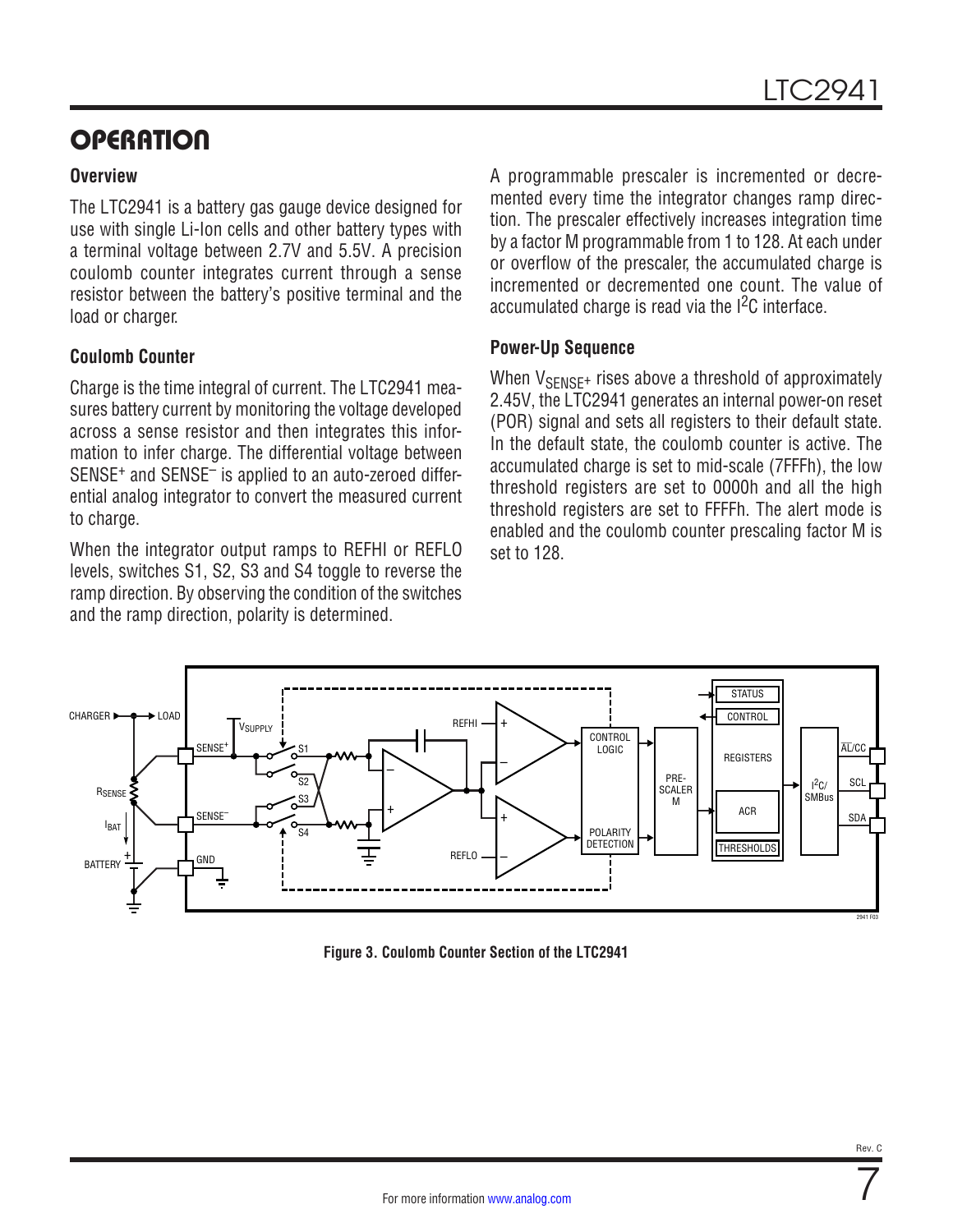### **I 2C/SMBus Interface**

The LTC2941 communicates with a bus master using a 2-wire interface compatible with <sup>2</sup>C and SMBus. The 7-bit hard-coded **I 2C address of LTC2941 is 1100100**.

The LTC2941 is a slave-only device. Therefore the serial clock line (SCL) is input only while the data line (SDA) is bidirectional. For more details refer to the  $1^2C$  $1^2C$ [Protocol](#page-10-0) section.

#### **Internal Registers**

The LTC2941 integrates current through a sense resistor and stores a 16-bit result, accumulated charge, as two bytes in registers C and D. Two byte high and low limits programmed in registers E, F, G and H are continuously compared against the accumulated charge. If either limit is exceeded, a corresponding flag is set in the status register bits A[2] or A[3]. If the alert mode is enabled, the AL/CC pin pulls low.

The internal eight registers are organized as shown in [Table 1:](#page-7-0)

| <b>ADDRESS</b> | <b>NAME</b> | <b>REGISTER DESCRIPTION</b>   | R/W | <b>DEFAULT</b> |  |  |  |
|----------------|-------------|-------------------------------|-----|----------------|--|--|--|
| 00h            | Α           | <b>Status</b>                 | R   | See Below      |  |  |  |
| 01 h           | B           | Control                       | R/W | 3Ch            |  |  |  |
| 02h            | C           | <b>Accumulated Charge MSB</b> | R/W | 7Fh            |  |  |  |
| 03h            | D           | <b>Accumulated Charge LSB</b> | R/W | <b>FFh</b>     |  |  |  |
| 04h            | E           | Charge Threshold High MSB     | R/W | <b>FFh</b>     |  |  |  |
| 05h            | F           | Charge Threshold High LSB     | R/W | <b>FFh</b>     |  |  |  |
| 06h            | G           | Charge Threshold Low MSB      | R/W | 00h            |  |  |  |
| 07h            | Н           | Charge Threshold Low LSB      | R/W | 00h            |  |  |  |
|                |             |                               |     |                |  |  |  |

#### <span id="page-7-0"></span>**Table 1. Register Map**

 $R = Read$ .  $W = Write$ 

### **Status Register (A)**

[Table 2](#page-7-1) shows the details of the status register (address 00h):

<span id="page-7-1"></span>

| <b>BIT</b> | <b>NAME</b>                                     | <b>OPERATION</b>                                                                                                                | <b>DEFAULT</b> |
|------------|-------------------------------------------------|---------------------------------------------------------------------------------------------------------------------------------|----------------|
| A[7]       | Chip Identification                             | 1: LTC2941<br>0: LTC2942                                                                                                        |                |
| A[6]       | Reserved                                        | Not Used.                                                                                                                       | 0              |
| A[5]       | <b>Accumulated Charge</b><br>Overflow/Underflow | Indicates that the value of the<br>accumulated charge hit either<br>top or bottom.                                              | 0              |
| A[4]       | Reserved                                        | Not used.                                                                                                                       | 0              |
| A[3]       | Charge Alert High                               | Indicates that the accumulated<br>charge value exceeded the<br>charge threshold high limit.                                     | 0              |
| A[2]       | <b>Charge Alert Low</b>                         | Indicates that the accumulated<br>charge value dropped below<br>the charge threshold low limit.                                 | $\Omega$       |
| A[1]       | V <sub>BAT</sub> Alert                          | Indicates that the battery<br>voltage (at SENSE <sup>-</sup> ) dropped<br>below selected V <sub>BAT</sub> threshold.            | $\Omega$       |
| A[0]       | Undervoltage<br>Lockout Alert                   | Indicates recovery from<br>undervoltage. If equal to 1,<br>a UVLO has occurred and<br>the content of registers is<br>uncertain. | Χ              |

The AL/CC pin can be configured to pull low whenever any status register bit is set (except for bit A[7] and A[0]), using control register bits B[2] and B[1]. All status register bits except A[7] are cleared after being read by the host if the conditions which set these bits have been removed.

As soon as one of the measured quantities exceeds the programmed limits, the corresponding bit A[3], A[2] or A[1] in the status register is set.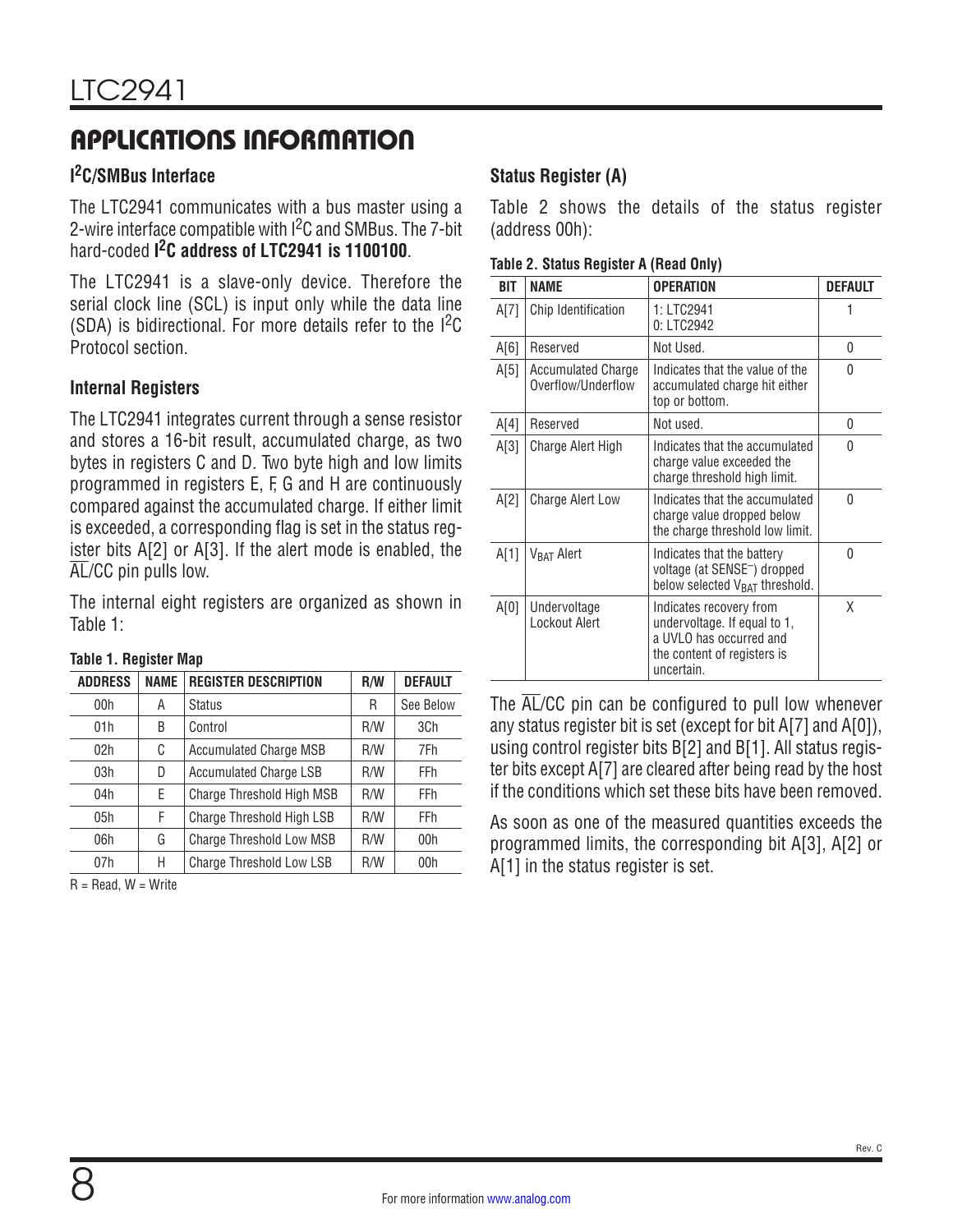Bit A[5] is set if the LTC2941's accumulated charge overflows or underflows the combined total in registers C and D. Note that the counting process does not roll over, but simply stops at FFFFh or 0000h until the direction is reversed.

The LTC2941 includes a battery undervoltage monitor, which sets bit A1 if the limit is exceeded. Limits are selected in the control register.

The undervoltage lockout (UVLO) bit A[0] is set if, during operation, the voltage on SENSE+ drops below 2.7V without reaching the POR level. The analog parts of the coulomb counter are switched off while the digital register values are retained. After recovery of the supply voltage the coulomb counter resumes integrating with the stored value in the accumulated charge registers (C, D) but it has missed any charge flowing while  $V_{\text{SENSF}} + < 2.7V$ .

The hard coded bit A[7] of the status register enables the host to distinguish the LTC2941 from the pin compatible LTC2942, allowing the same software to be used with both devices.

### **Control Register (B)**

The operation of the LTC2941 can be controlled by programming the control register at address 01h. [Table 3](#page-8-1) shows the organization of the 8-bit control register B[7:0]

<span id="page-8-1"></span>

|  | <b>Table 3. Control Register B</b> |  |
|--|------------------------------------|--|
|  |                                    |  |

| BIT    | <b>NAME</b>            | <b>OPERATION</b>                                                                                                                                                                                                                                                                                                                       | <b>DEFAULT</b> |  |  |  |  |  |  |
|--------|------------------------|----------------------------------------------------------------------------------------------------------------------------------------------------------------------------------------------------------------------------------------------------------------------------------------------------------------------------------------|----------------|--|--|--|--|--|--|
| B[7:6] | V <sub>RAT</sub> Alert | $[11]$ Threshold Value = 3.0V.<br>[10] Threshold Value = $2.9V$ .<br>[01] Threshold Value = 2.8V.<br>[00] $V_{BAT}$ Alert Off.                                                                                                                                                                                                         | [00]           |  |  |  |  |  |  |
| B[5:3] | Prescaler M            | Sets coulomb counter prescaling<br>factor M between 1 and 128.<br>Default is 128.<br>$M = 2(4 \cdot B[5] + 2 \cdot B[4] + B[3])$                                                                                                                                                                                                       | [111]          |  |  |  |  |  |  |
| B[2:1] | AL/CC<br>Configure     | Configures the AL/CC pin.<br>[10] Alert Mode.<br>Alert functionality enabled.<br>Pin becomes logic output.<br>[01] Charge Complete Mode.<br>Pin becomes logic input and accepts<br>"charge complete" signal (e.g., from<br>a charger) to set accumulated charge<br>Register to FFFFh.<br>[00] AL/CC pin disabled.<br>[11] Not allowed. | [10]           |  |  |  |  |  |  |
| B[0]   | Shutdown               | Shut down analog section to reduce<br>ISUPPLY.                                                                                                                                                                                                                                                                                         | [0]            |  |  |  |  |  |  |

### **Power Down B[0]**

Programming the last bit B[0] of the control register to 1 sets the analog parts of the LTC2941 in power down and the current consumption drops typically below 1µA. All analog circuits are disabled while the values in the registers are retained. Note that any charge flowing while B[0] is 1 is not measured and the charge information below 1 LSB of the accumulated charge register is lost.

### **Alert/Charge Complete Configuration B[2:1]**

The  $\overline{AL}/CC$  pin is a dual function pin configured by the control register. By setting bits B[2:1] to [10] (default) the AL/CC pin is configured as an alert pin following the SMBus protocol. In this alert mode the AL/CC pin is a digital output and is pulled low if one of the measured quantities exceeds its high or low threshold or if the an overflow/underflow occurs in the accumulated charge registers C and D. An alert response procedure started by the master resets the alert at the  $\overline{\text{AL}}$  /CC pin. For further information see the [Alert Response Protocol](#page-12-0) section.

Setting the control bits B[2:1] to [01] configures the  $\overline{AL}/$ CC pin as a digital input. In this mode, a high input on the AL/CC pin communicates to the LTC2941 that the battery is full and the accumulated charge is set to its maximum value FFFFh. The AL/CC pin would typically be connected to the "charge complete" output from the battery charger circuitry.

If neither the alert nor the charge complete functionality is desired, bits  $B[2:1]$  should be set to  $[00]$ . The  $\overline{AL}/CC$ pin is then disabled and should be tied to GND. Avoid setting B[2:1] to [11] as it enables the alert and the charge complete modes simultaneously.

#### <span id="page-8-0"></span>**Choosing RSENSE and Coulomb Counter Prescaler "M" B[5:3]**

To achieve the specified precision of the coulomb counter the differential voltage between SENSE<sup>+</sup> and SENSE<sup>-</sup> must stay within ±50mV. For differential input signals up to ±300mV the LTC2941 will remain functional but the precision of the coulomb counter is not guaranteed.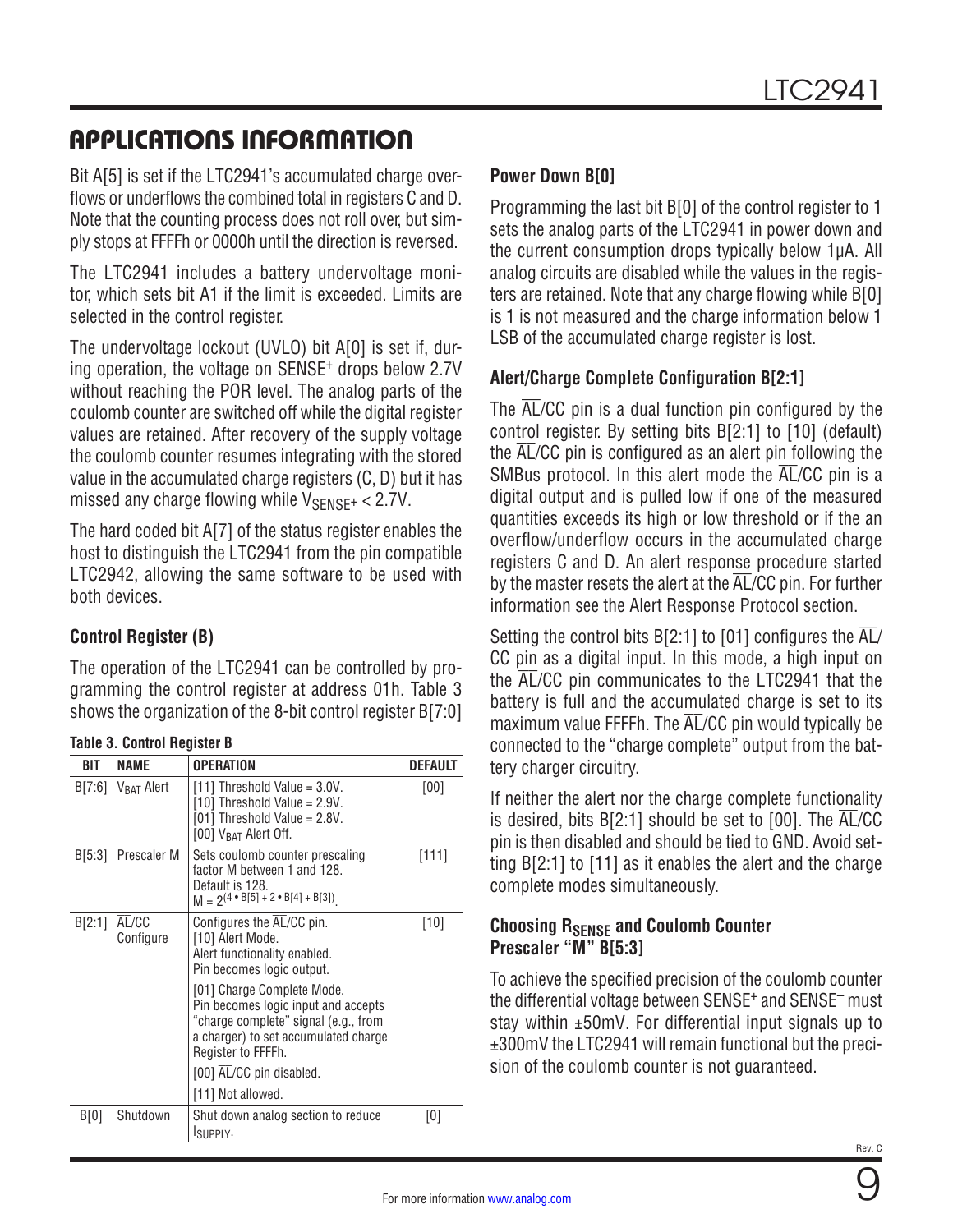The value of the external sense resistor is determined by the maximum input range of  $V_{\text{SENSE}}$  and the maximum current of the application:

$$
R_{\text{SENSE}} \le \frac{50 \text{mV}}{I_{\text{MAX}}}
$$

The choice of the external sense resistor value influences the gain of the coulomb counter. A larger sense resistor gives a larger differential voltage between SENSE<sup>+</sup> and SENSE– for the same current which results in more precise coulomb counting. Thus the amount of charge represented by the least significant bit  $(q_{LSB})$  of the accumulated charge (registers C, D) is given by:

$$
q_{LSB} = 0.085 \text{m} \text{Ah} \cdot \frac{50 \text{m} \Omega}{R_{SENSE}} \cdot \frac{M}{128}
$$

or

$$
q_{LSB} = 0.085 \text{m} \text{Ah} \cdot \frac{50 \text{m} \Omega}{R_{SENSE}}
$$

when the prescaler is set to its default value of M=128. Note that  $1 \text{ mA} = 3.6 \text{ A} \cdot \text{s} = 3.6 \text{ C}$  (coulombs).

Choosing  $R_{\text{SENSE}} = 50 \text{mV/I}_{\text{MAX}}$  is not sufficient in applications where:

A. the battery capacity ( $Q_{BAT}$ ) is very large compared to the maximum current  $(I_{MAX})$ :

 $Q_{\text{BAT}} > I_{\text{MAX}}$  • 5.5 hours

B. the battery capacity ( $Q_{BAT}$ ) is very small compared to the maximum current  $(I_{MAX})$ :

 $Q_{\text{BAT}} < I_{\text{MAX}} \cdot 0.1$  hours

For case A: In low current applications using a large battery, choosing  $R_{\text{SENSE}}$  according to  $R_{\text{SENSE}} = 50 \text{mV/l}_{\text{MAX}}$ can lead to a  $q_{LSB}$  smaller than  $Q_{BAT}/2^{16}$  and the 16-bit accumulated charge may underflow before the battery is exhausted or overflow during charge. Choose in this case a maximum R<sub>SENSE</sub> of:

$$
\mathsf{R}_{\mathsf{SENSE}} \leq \frac{0.085 \text{m} \mathsf{A} \mathsf{h} \cdot 2^{16}}{\mathsf{Q}_{\mathsf{BAT}}} \cdot 50 \text{m} \Omega
$$

In an example application where the maximum current is  $I_{MAX}$  = 100mA, calculating  $R_{SENSE}$  = 50mV/ $I_{MAX}$  would lead to a sense resistor of 500mΩ. This gives a q<sub>LSB</sub> of 8.5µAh and the accumulated charge register can represent a maximum battery capacity of  $Q_{BAT} = 8.5 \mu Ah$ 65535 = 557 mAh. If the battery is larger,  $R_{\text{SFNSF}}$  must be lowered. For example, R<sub>SENSE</sub> must be reduced to 150mΩ if a battery with a capacity of 1800mAh is used.

For case B: In applications using a small battery but having a high maximum current,  $q_{\rm LSB}$  can get quite large with respect to the battery capacity. For example, if the battery capacity is 100mAh and the maximum current is 1A, the standard equation leads to choose a sense resistor value of 50mΩ, resulting in:

 $q_{\text{LSB}} = 0.085 \text{ mA} \text{h} = 306 \text{m} \text{C}$ 

The battery capacity then corresponds to only 1176  $q<sub>L</sub>$  sps and less than 2% of the accumulated charge register is utilized.

To preserve digital resolution in this case, the LTC2941 includes a programmable prescaler. Lowering the prescaler factor M allows reducing  $q_{\text{LSB}}$  to better match the accumulated charge registers C and D to the capacity of the battery. The prescaling factor M can be chosen between 1 and its default value 128. The charge LSB then becomes:

$$
\text{q}_{\text{LSB}} = 0.085 \text{m} \text{Ah} \cdot \frac{50 \text{m} \Omega}{\text{R}_{\text{SENSE}}} \cdot \frac{\text{M}}{128}
$$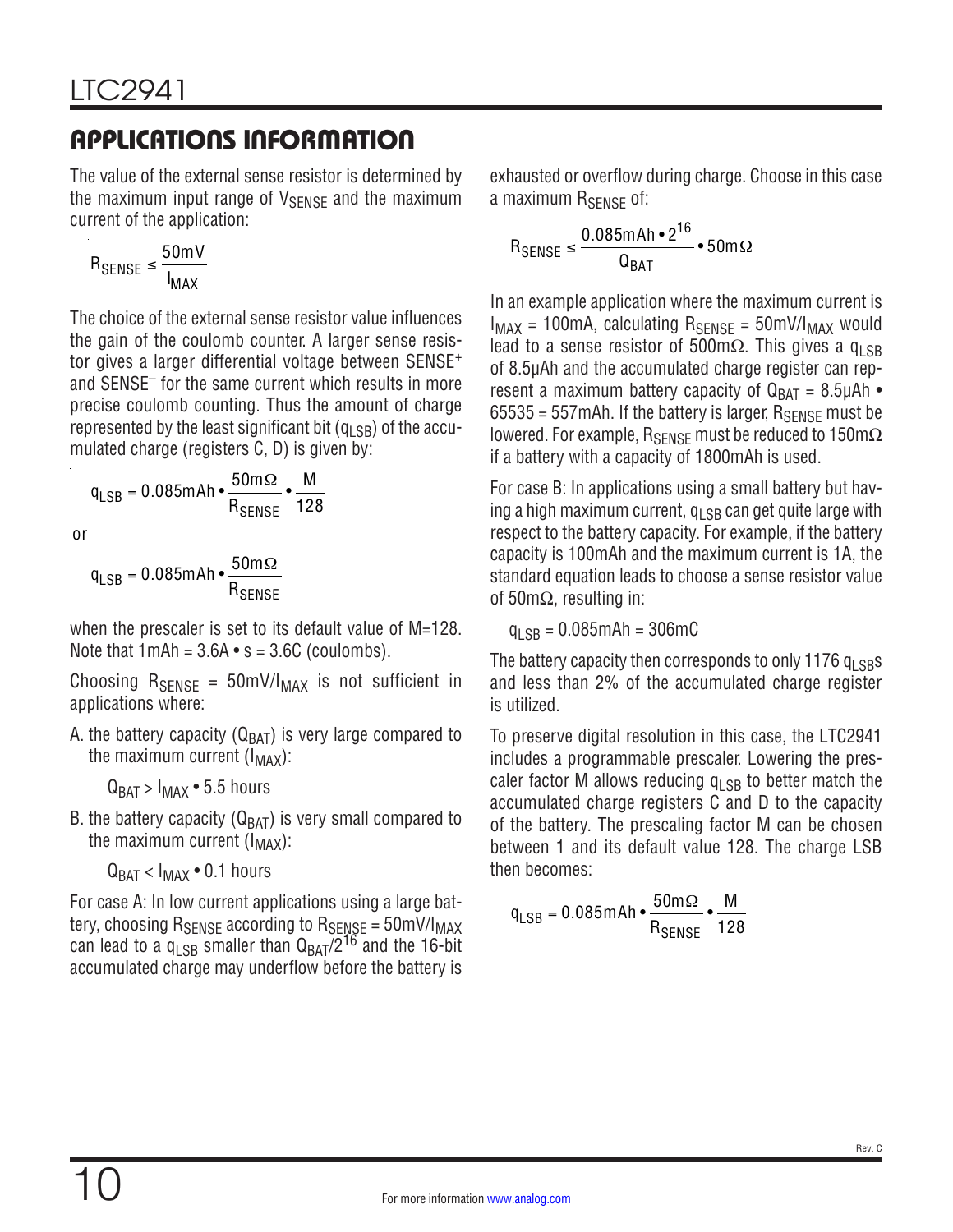To use as much of the range of the accumulated charge registers C and D as possible the prescaler factor M should be chosen for a given battery capacity  $Q_{BAT}$  and a sense resistor R<sub>SENSE</sub> as:

$$
M \ge 128 \cdot \frac{Q_{BAT}}{2^{16} \cdot 0.085 \text{mA} \cdot 50 \text{mA} \cdot 50 \text{mA}}
$$

M can be set to 1, 2, 4, 8, …128 by programming B[5:3] of the control register as  $M = 2^{(4 \cdot B[5] + 2 \cdot B[4]}$  $+$  <sup>B[3])</sup>. The default value after power up is M = 128 = 2<sup>7</sup>  $(B[5:3] = 111)$ .

In the above example of a 100mAh battery and a  $R_{\text{SFNSF}}$ of 50m $\Omega$ , the prescaler should be programmed to M = 4. The  $q_{LSB}$  then becomes 2.656µAh and the battery capacity corresponds to roughly 37650  $q_{\text{LSBS}}$ .

Note that the internal digital resolution of the coulomb counter is higher than indicated by  $q_{LSB}$ . The digitized charge  $q_{\text{INTERNA}}$  is M  $\bullet$  8 smaller than  $q_{\text{LSB}}$ .  $q_{\text{INTERNA}}$  is typically 299µAs for a 50m $\Omega$  sense resistor.

### **V<sub>BAT</sub>** Alert B[7:6]

The  $V_{BAT}$  alert function allows the LTC2941 to monitor the voltage at SENSE–. If enabled, a drop of the voltage at the SENSE– pin below a preset threshold is detected and bit A[1] in the status register is set. If the alert mode is enabled by setting B[2] to one, an alert is generated at the  $\overline{AL}/CC$  pin. The threshold for the  $V_{BAT}$  alert function is selectable according to [Table 3](#page-8-1).

### **Accumulated Charge Registers (C, D)**

The coulomb counter of the LTC2941 integrates current through the sense resistor. The 16-bit result of this charge integration is stored in the accumulated charge registers C and D. As the LTC2941 does not know the actual battery status after initial power-up, the accumulated charge is set to mid-scale (7FFFh). If the host knows the status of the battery, the accumulated charge registers C[7:0] and D[7:0] can be either programmed to the correct value via  $1^2C$  or it can be set after charging to FFFFh (full) by pulling the  $\overline{AL}/CC$  pin high (if charge complete mode is enabled via bits B[2:1]). Before writing the accumulated charge registers, the analog section should be shut down by setting B[0] to 1. In order to avoid a change in the accumulated charge registers between reading MSBs C[7:0] and LSBs D[7:0], it is recommended to read them sequentially, as shown in [Figure 8](#page-12-1).

### **Threshold Registers (E, F), (G, H)**

For battery charge, the LTC2941 features a high and a low threshold register. At power-up the high threshold is set to FFFFh while the low threshold is set to 0000h. Both thresholds can be programmed to a desired value via  $1<sup>2</sup>C$ . As soon as the accumulated charge exceeds the high threshold or falls below the low threshold, the LTC2941 sets the corresponding flag in the status register and pulls the AL/CC pin low if alert mode is enabled.

### <span id="page-10-0"></span>**I 2C Protocol**

The LTC2941 uses an I<sup>2</sup>C/SMBus compatible 2-wire opendrain interface supporting multiple devices and masters on a single bus. The connected devices can only pull the bus wires LOW and they never drive the bus HIGH. The bus wires should be externally connected to a positive supply voltage via a current source or pull-up resistor. When the bus is idle, both SDA and SCL are HIGH. Data on the I2C-bus can be transferred at rates of up to 100kbit/s in standard mode and up to 400kbit/s in fast mode.

Each device on the I<sup>2</sup>C/SMBus is recognized by a unique address stored in that device and can operate as either a transmitter or receiver, depending on the function of the device. In addition to transmitters and receivers, devices can also be classified as masters or slaves when performing data transfers. A master is the device which initiates a data transfer on the bus and generates the clock signals to permit that transfer. At the same time any device addressed is considered a slave. The LTC2941 always acts as a slave. [Figure 4](#page-11-0) shows an overview of the data transmission on the I2C bus.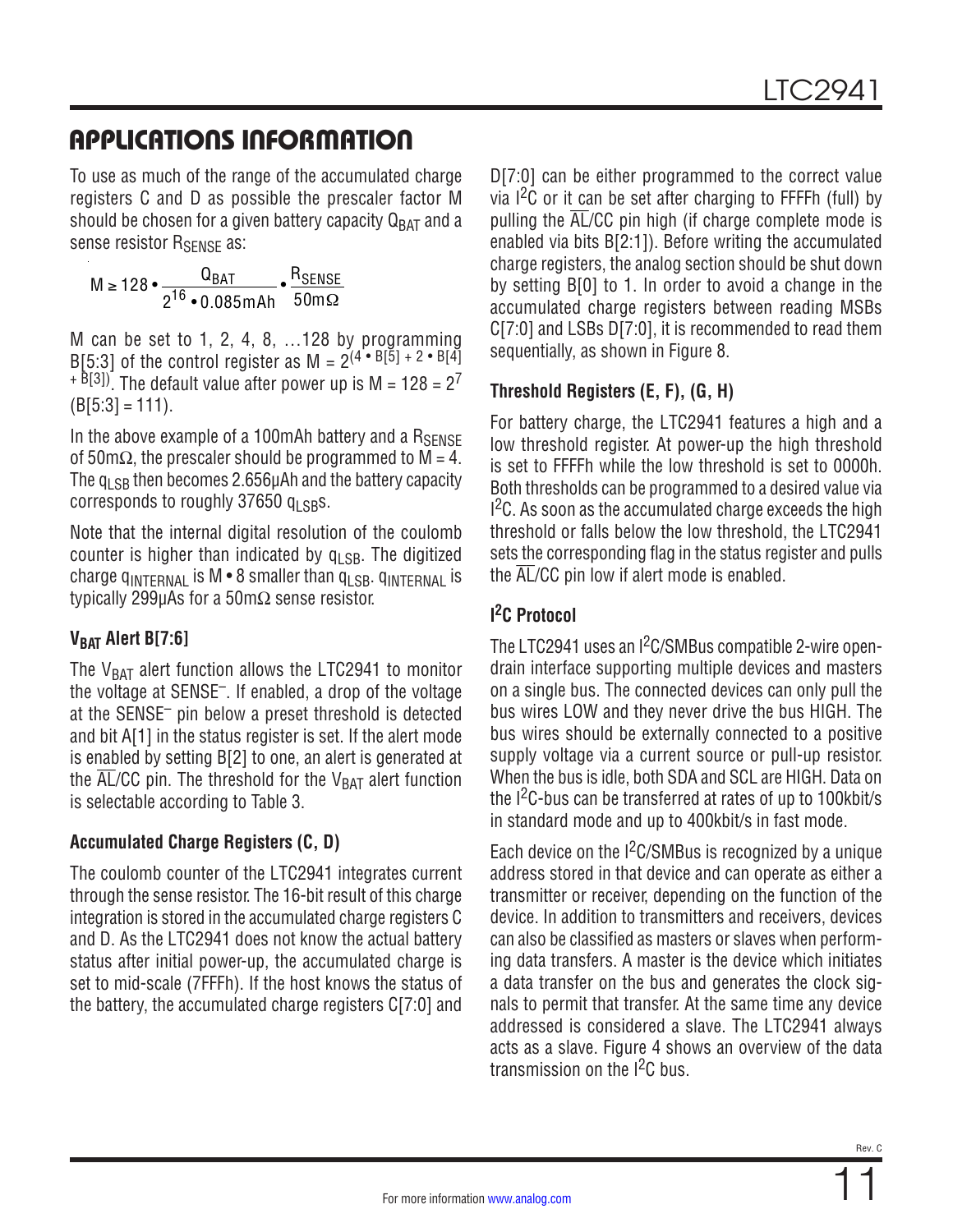

**Figure 4. Data Transfer Over I2C or SMBus**

### **START and STOP Conditions**

When the bus is idle, both SCL and SDA must be HIGH. A bus master signals the beginning of a transmission with a START condition by transitioning SDA from HIGH to LOW while SCL is HIGH. When the master has finished communicating with the slave, it issues a STOP condition by transitioning SDA from LOW to HIGH while SCL is HIGH. The bus is then free for another transmission. When the bus is in use, it stays busy if a repeated START (Sr) is generated instead of a STOP condition. The repeated START (Sr) conditions are functionally identical to the START (S).

### **Data Transmission**

After a START condition, the  $1^2C$  bus is considered busy and data transfer begins between a master and a slave. As data is transferred over  $1^2C$  in groups of nine bits (eight data bits followed by an acknowledge bit), each group takes nine SCL cycles. The transmitter releases the SDA line during the acknowledge clock pulse and the receiver issues an acknowledge (ACK) by pulling SDA LOW or leaves SDA HIGH to indicate a not-acknowledge (NACK) condition. Change of data state can only happen while SCL is LOW.

### **Write Protocol**

The master begins communication with a START condition followed by the seven bit slave **address 1100100** and the R/ $\overline{W}$  bit set to zero, as shown in [Figure 5.](#page-12-2) The LTC2941 acknowledges this by pulling SDA LOW and then <span id="page-11-0"></span>the master sends a command byte which indicates which internal register the master is to write. The LTC2941 acknowledges and then latches the command byte into its internal register address pointer. The master delivers the data byte, the LTC2941 acknowledges once more and latches the data into the desired register. The transmission is ended when the master sends a STOP condition. If the master continues by sending a second data byte instead of a STOP, the LTC2941 acknowledges again, increments its address pointer and latches the second data byte in the following register, as shown in [Figure 6](#page-12-3).

### **Read Protocol**

The master begins a read operation with a START condition followed by the seven bit slave **address 1100100** and the R/W bit set to zero, as shown in [Figure 7.](#page-12-4) The LTC2941 acknowledges and then the master sends a command byte which indicates which internal register the master is to read. The LTC2941 acknowledges and then latches the command byte into its internal register address pointer. The master then sends a repeated START condition followed by the same seven bit address with the  $R/\overline{W}$  bit now set to one. The LTC2941 acknowledges and sends the contents of the requested register. The transmission is ended when the master sends a STOP condition. If the master acknowledges the transmitted data byte, the LTC2941 increments its address pointer and sends the contents of the following register, as shown in [Figure 8](#page-12-1).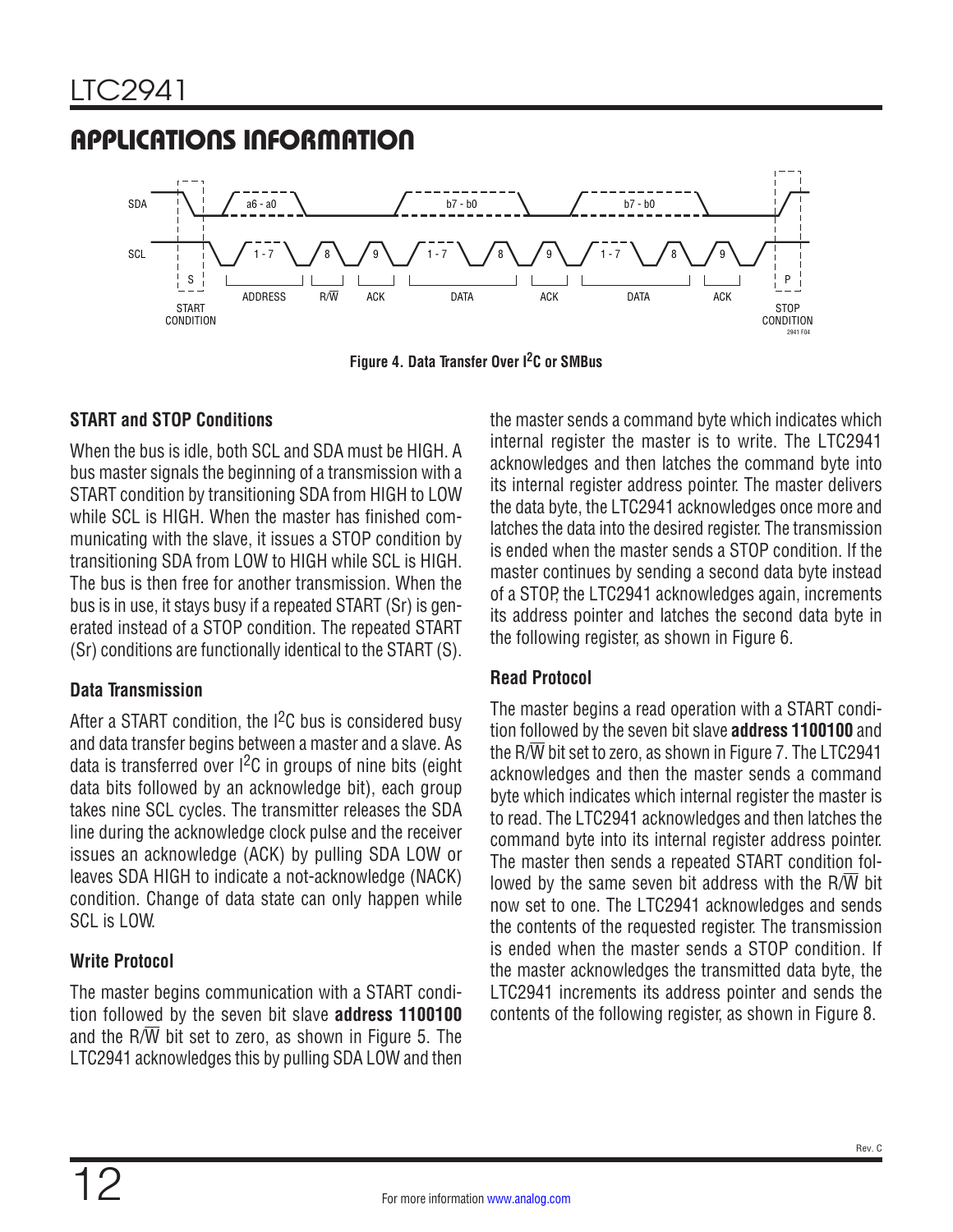#### <span id="page-12-0"></span>**Alert Response Protocol**

In a system where several slaves share a common interrupt line, the master can use the alert response address (ARA) to determine which device initiated the interrupt ([Figure 9](#page-12-5)).

The master initiates the ARA procedure with a START condition and the special **7-bit ARA bus address (0001100)** followed by the read bit  $(R) = 1$ . If the LTC2941 is asserting the AL/CC pin in alert mode, it acknowledges and responds by sending its **7-bit bus address (1100100)**



<span id="page-12-2"></span>

<span id="page-12-3"></span>

| $\mathbf{C}$ | ADDRESS | $\overline{w}$ | A REGISTER   A   DATA   A   DATA |                  |  | $\overline{A}$ |          |
|--------------|---------|----------------|----------------------------------|------------------|--|----------------|----------|
|              | 1100100 |                | 02h                              | F <sub>0</sub> h |  |                |          |
|              |         |                |                                  |                  |  |                | 2941 F06 |

|  |  | Figure 6. Writing F001h to the LTC2941 Accumulated Charge Registers (C, D) |  |  |  |
|--|--|----------------------------------------------------------------------------|--|--|--|
|--|--|----------------------------------------------------------------------------|--|--|--|

| $\sim$<br>v. | <b>ADDRESS</b> | $\overline{\mathsf{W}}$ | TER<br>н | $\sim$<br>◡ | ADDRESS | R | Δ | <b>DATA</b> | $\overline{A}$ | D        |
|--------------|----------------|-------------------------|----------|-------------|---------|---|---|-------------|----------------|----------|
|              | 100100         |                         | 00h      |             | 100     |   |   | 81h         |                |          |
|              |                |                         |          |             |         |   |   |             |                | 2941 F07 |

<span id="page-12-4"></span>**Figure 7. Reading the LTC2941 Status Register (A)**

|  | ADDRESS | $\overline{w}$ $\overline{u}$ | $\overline{A}$ | REGISTER   A | i S | ADDRESS R A DATA |  |     | A   DATA | $\overline{A}$ |          |
|--|---------|-------------------------------|----------------|--------------|-----|------------------|--|-----|----------|----------------|----------|
|  | 1100100 |                               |                | 02h          |     | 1100100          |  | 80h |          |                |          |
|  |         |                               |                |              |     |                  |  |     |          |                | 2941 F08 |

**Figure 8. Reading the LTC2941 Accumulated Charge Registers (C, D)**

<span id="page-12-1"></span>

| $\sim$ | ALERT RESPONSE ADDRESS | R | <b>DEVICE ADDRESS</b> | $\overline{K}$ | D        |
|--------|------------------------|---|-----------------------|----------------|----------|
|        | 0001100                |   | nn<br>11001           |                |          |
|        |                        |   |                       |                | 2941 F09 |

<span id="page-12-5"></span>**Figure 9. LTC2941 Serial Bus SDA Alert Response Protocol**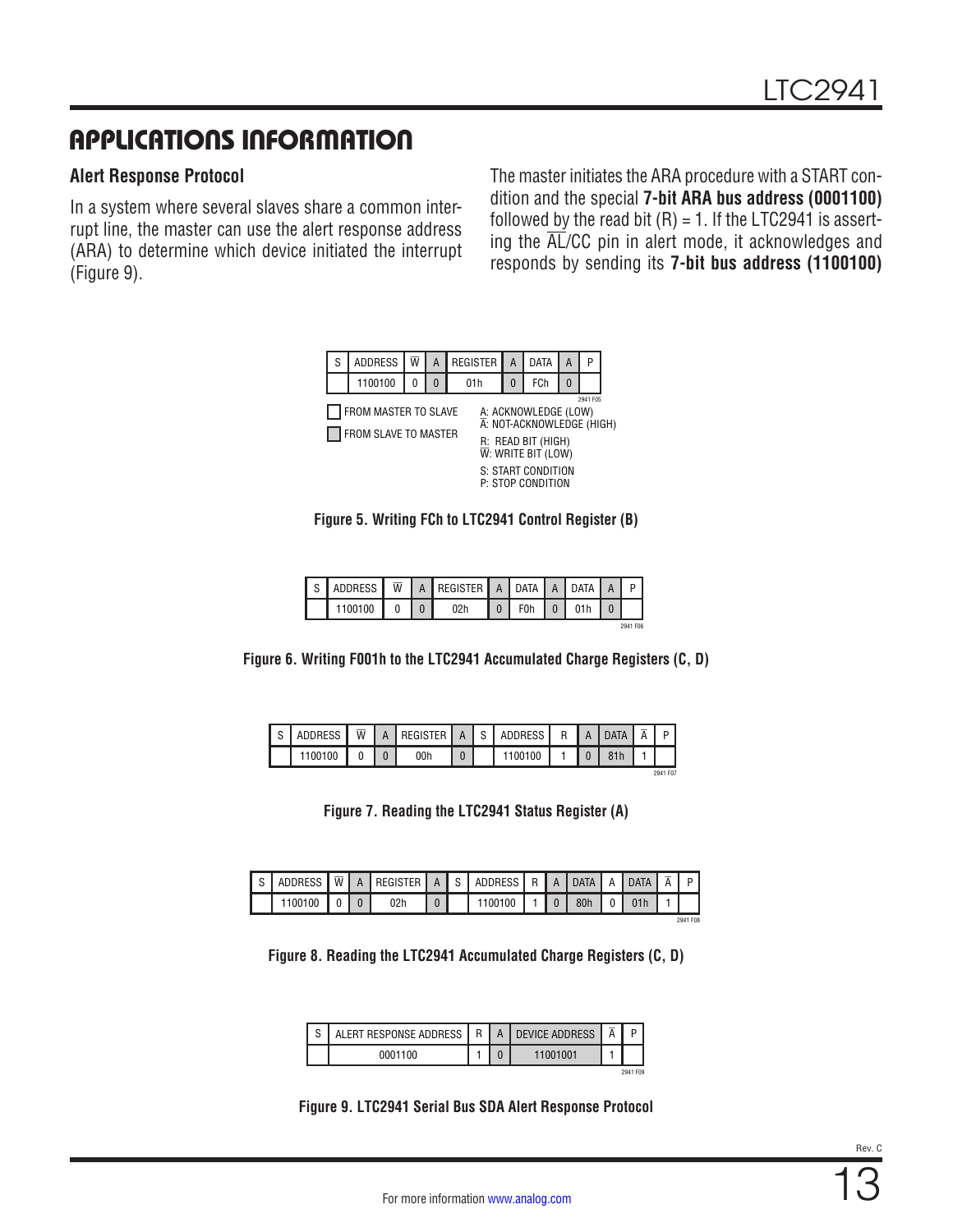and a 1. While it is sending its address, it monitors the SDA pin to see if another device is sending an address at the same time using standard  $I^2C$  bus arbitration. If the LTC2941 is sending a 1 and reads a 0 on the SDA pin on the rising edge of SCL, it assumes another device with a lower address is sending and the LTC2941 immediately aborts its transfer and waits for the next ARA cycle to try again. If transfer is successfully completed, the LTC2941 will stop pulling down the  $\overline{AL}/CC$  pin and will not respond to further ARA requests until a new alert event occurs.

#### **PC Board Layout Recommendations**

Keep all traces as short as possible to minimize noise and inaccuracy. Use a 4-wire Kelvin sense connection for the sense resistor, locating the LTC2941 close to the resistor with short sense traces to SENSE<sup>+</sup> and SENSE<sup>-</sup>. Use wider traces from the resistor to the battery, load and/or charger (see [Figure 10\)](#page-13-0). Put the bypass capacitor close to SENSE+ and GND.



<span id="page-13-0"></span>**Figure 10. Kelvin Connection on Sense Resistor**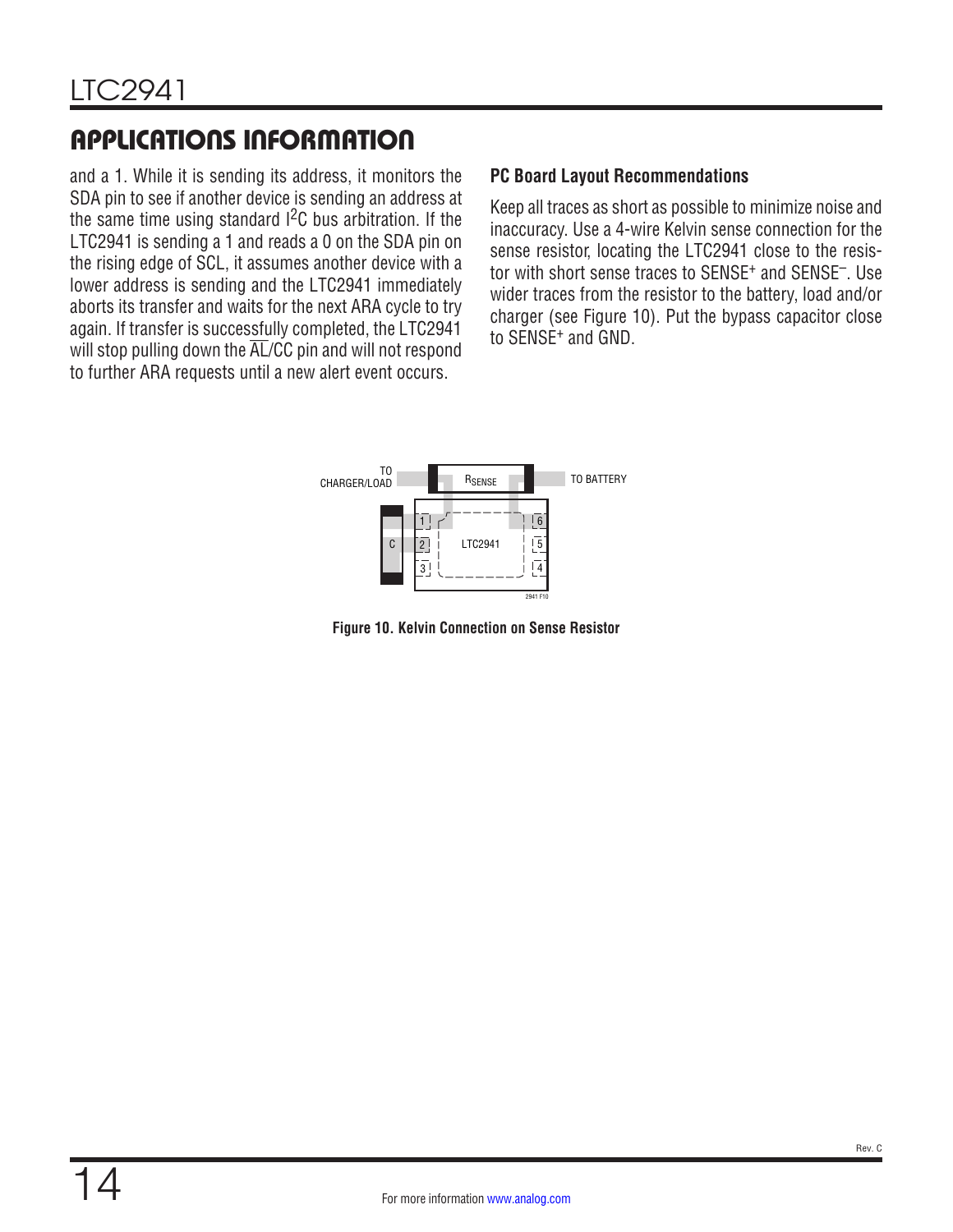### PACKAGE DESCRIPTION



RECOMMENDED SOLDER PAD PITCH AND DIMENSIONS



**DCB Package 6-Lead Plastic DFN (2mm × 3mm)** (Reference LTC DWG # 05-08-1715 Rev A)

1. DRAWING TO BE MADE A JEDEC PACKAGE OUTLINE M0-229 VARIATION OF (TBD)

2. DRAWING NOT TO SCALE

3. ALL DIMENSIONS ARE IN MILLIMETERS

4. DIMENSIONS OF EXPOSED PAD ON BOTTOM OF PACKAGE DO NOT INCLUDE

 MOLD FLASH. MOLD FLASH, IF PRESENT, SHALL NOT EXCEED 0.15mm ON ANY SIDE 5. EXPOSED PAD SHALL BE SOLDER PLATED

6. SHADED AREA IS ONLY A REFERENCE FOR PIN 1 LOCATION ON THE TOP AND BOTTOM OF PACKAGE

Rev. C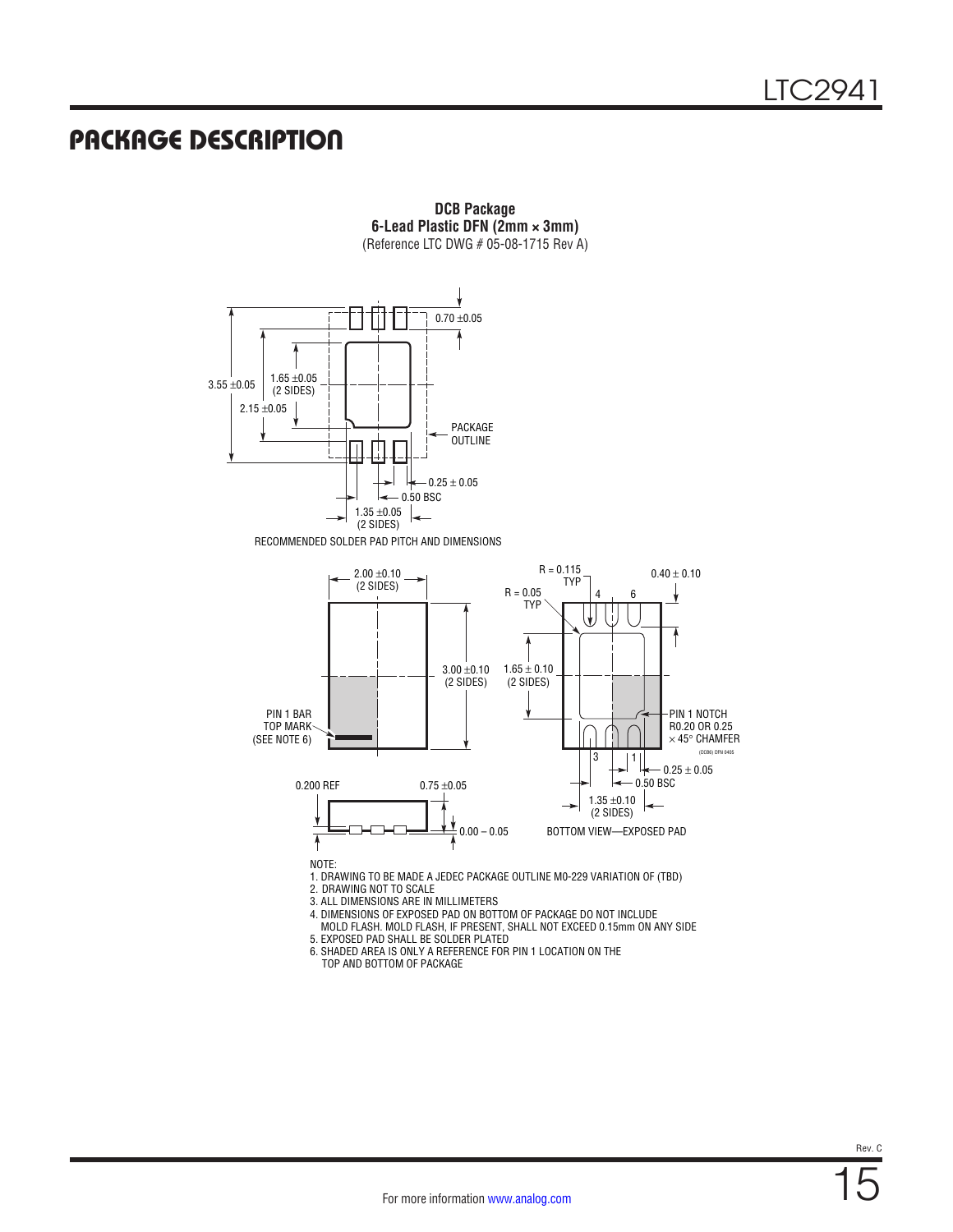### PACKAGE DESCRIPTION



**MS8E Package 8-Lead Plastic MSOP, Exposed Die Pad** (Reference LTC DWG # 05-08-1662 Rev K)

2. DRAWING NOT TO SCALE 3. DIMENSION DOES NOT INCLUDE MOLD FLASH, PROTRUSIONS OR GATE BURRS.

MOLD FLASH, PROTRUSIONS OR GATE BURRS SHALL NOT EXCEED 0.152mm (.006") PER SIDE

4. DIMENSION DOES NOT INCLUDE INTERLEAD FLASH OR PROTRUSIONS.

INTERLEAD FLASH OR PROTRUSIONS SHALL NOT EXCEED 0.152mm (.006") PER SIDE

5. LEAD COPLANARITY (BOTTOM OF LEADS AFTER FORMING) SHALL BE 0.102mm (.004") MAX 6. EXPOSED PAD DIMENSION DOES INCLUDE MOLD FLASH. MOLD FLASH ON E-PAD

SHALL NOT EXCEED 0.254mm (.010") PER SIDE.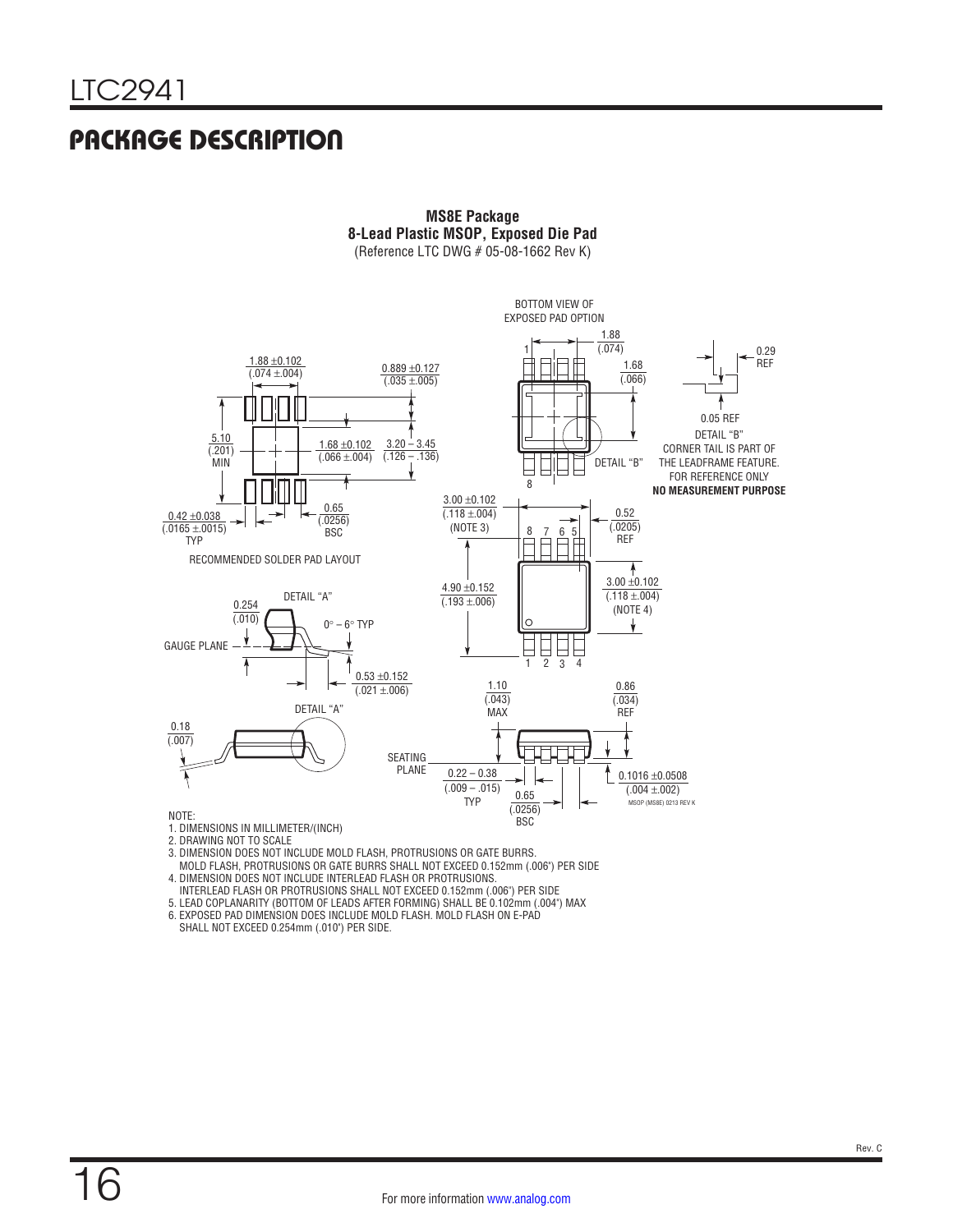## REVISION HISTORY

| <b>REV</b> | <b>DATE</b> | DESCRIPTION                                                                                                                                                                                                                        | <b>PAGE NUMBER</b> |
|------------|-------------|------------------------------------------------------------------------------------------------------------------------------------------------------------------------------------------------------------------------------------|--------------------|
| A          | 8/10        | Revised Exposed Pad description in the Pin Configuration and Pin Functions sections                                                                                                                                                | 2, 5               |
|            | 02/16       | Added MSOP Package option                                                                                                                                                                                                          | $1 - 18$           |
| C.         | 11/18       | Updated MSE Package description to include DNC (Do Not Connect) for MSE Package<br>Corrected equation for external sense resistor calculation<br>Note added to explain status output timing following internal self test operation | 10<br>13           |